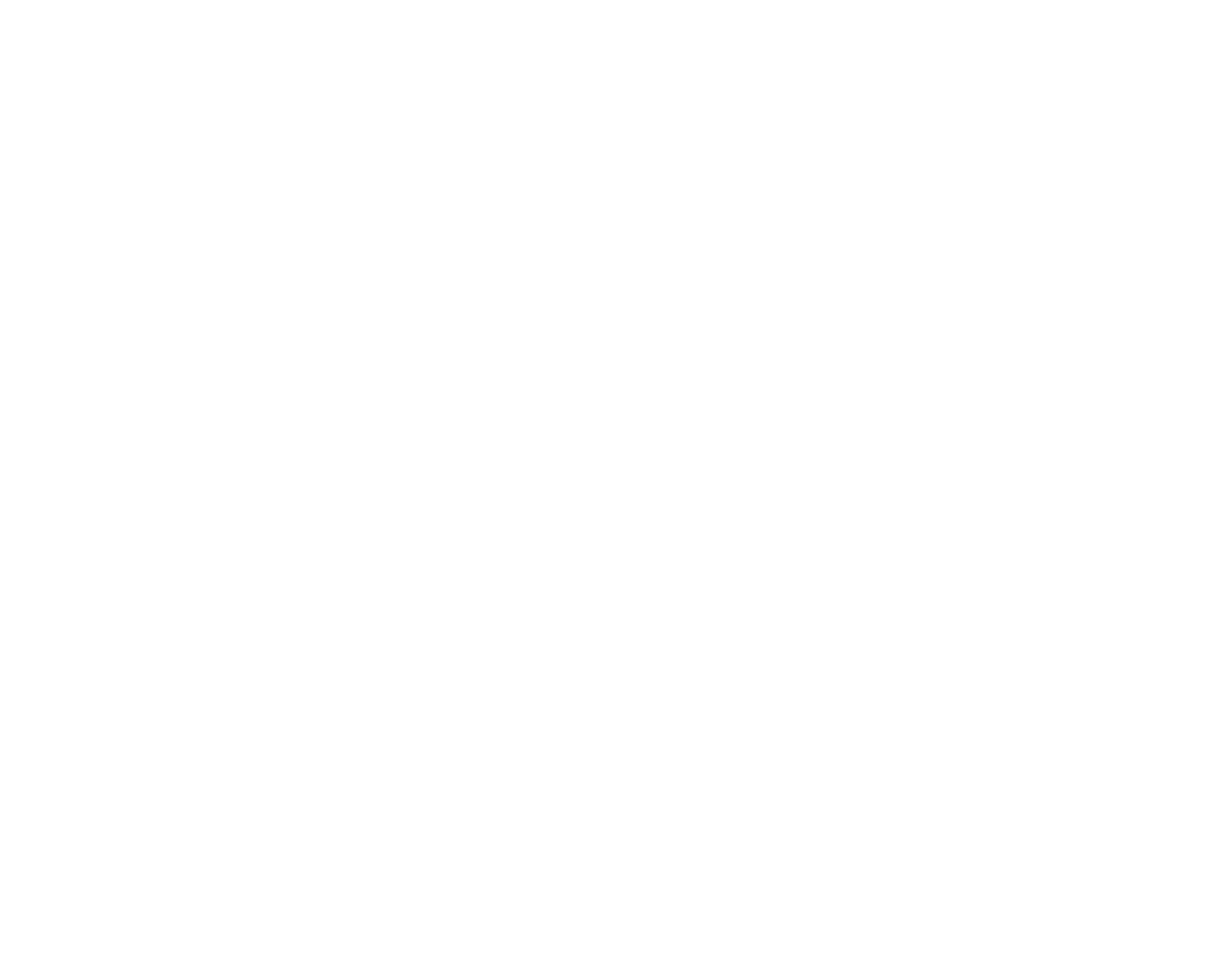## **CALIFORNIA COMMUNITY COLLEGES MONTHLY PAYMENT SCHEDULE BY DISTRICT 2019-2020 ADVANCE APPORTIONMENT**

**EXHIBIT A** 

# **WEST VALLEY-MISSION COMMUNITY COLLEGE DISTRICT SANTA CLARA COUNTY**

| <b>Programs</b>                                                 | Amount<br><b>Certified</b> | July<br>Payment | August<br>Payment | September<br>Payment | October<br>Payment | November<br>Payment | <b>December</b><br>Payment | Januarv<br>Payment | <b>Total Paid</b><br>Thru. January<br>2020 |
|-----------------------------------------------------------------|----------------------------|-----------------|-------------------|----------------------|--------------------|---------------------|----------------------------|--------------------|--------------------------------------------|
| STATE GENERAL APPORTIONMENT                                     | 782.289                    | 62.583          | 62,583            | 93.875               | 78,229             | 70.406              | 39.114                     | 62,583             | 469.373                                    |
| ACCESS TO PRINT AND ELECTRONIC INFO                             | 21,232                     | 1,699           | 1,698             | 2,548                | 2.123              | 1,911               | 1.062                      | 1,698              | 12,739                                     |
| ADULT EDUCATION BLOCK GRANT                                     | 458,745                    | 38,229          | 38,229            | 38,228               | 38,229             | 38,229              | 38,229                     | 38,228             | 267,601                                    |
| APPRENTICE ALLOWANCE                                            | 398.774                    | 31.902          | 31.902            | 47.853               | 39.877             | 35,890              | 19.938                     | 31,902             | 239,264                                    |
| C.A.R.E.                                                        | 141,361                    | 11,309          | 11,309            | 16.963               | 14.136             | 12.723              | 7,068                      | 11,309             | 84,817                                     |
| CALIFORNIA COLLEGE PROMISE                                      | 1.321.749                  | 1.321.749       | $\Omega$          | 0                    | $\Omega$           | $\Omega$            | $\Omega$                   | 0                  | 1.321.749                                  |
| <b>CALWORKs</b>                                                 | 319.618                    | 25.569          | 25.570            | 38.354               | 31.962             | 28.765              | 15.981                     | 25,570             | 191.771                                    |
| CHILDCARE TAX BAILOUT                                           | 55,888                     | 55,888          | $\Omega$          | $\mathbf 0$          | $\Omega$           | $\Omega$            | $\mathbf 0$                | 0                  | 55,888                                     |
| <b>COLLEGE PROMISE GRANTS (BOG FEE</b><br><b>WAIVERS ADMIN)</b> | 91,811                     | 7,345           | 7,345             | 11,017               | 9,181              | 8,263               | 4,591                      | 7,345              | 55,087                                     |
| D.S.P.S.                                                        | 1,440,575                  | 115,246         | 115,246           | 172,869              | 144,058            | 129,651             | 72,029                     | 115,246            | 864,345                                    |
| DEAF AND HARD OF HEARING                                        | 5,693                      | 455             | 456               | 683                  | 569                | 513                 | 284                        | 456                | 3,416                                      |
| <b>DIGITAL COURSE MATERIALS</b>                                 | $\Omega$                   | $\Omega$        | $\Omega$          | $\Omega$             | $\Omega$           | $\Omega$            | $\Omega$                   | $\Omega$           | $\Omega$                                   |
| E.O.P.S.                                                        | 1,257,886                  | 100,631         | 100,631           | 150,946              | 125,789            | 113,209             | 62,895                     | 100,631            | 754,732                                    |
| EQUAL EMPLOYMENT OPPORTUNITY                                    | 45.000                     | 45.000          | $\Omega$          | $\Omega$             | $\Omega$           | $\Omega$            | $\Omega$                   | $\Omega$           | 45,000                                     |
| FINANCIAL AID TECHNOLOGY                                        | 71.019                     | 5,682           | 5.681             | 8,522                | 7,102              | 6,392               | 3.551                      | 5,681              | 42,611                                     |
| <b>FOSTER CARE EDUCATION</b>                                    | 142.265                    | 11.381          | 11.381            | 17.072               | 14.227             | 12.804              | 7.113                      | 11.381             | 85.359                                     |
| FULL TIME FACULTY HIRING                                        | 562.882                    | 45.031          | 45.030            | 67.546               | 56.288             | 50.660              | 28.144                     | 45.030             | 337,729                                    |
| INTEGRATED TECHNOLOGY PROGRAM                                   | $\Omega$                   | $\Omega$        | $\Omega$          | $\mathbf 0$          | $\Omega$           | $\Omega$            | $\Omega$                   | 0                  | $\Omega$                                   |
| <b>NEXTUP</b>                                                   | $\Omega$                   | $\Omega$        | $\Omega$          | 0                    | $\Omega$           | $\Omega$            | $\Omega$                   | $\Omega$           | $\Omega$                                   |
| <b>NURSING EDUCATION</b>                                        | 140,247                    | 11,220          | 11,220            | 16,829               | 14,025             | 12,622              | 7,012                      | 11,220             | 84,148                                     |
| PART-TIME FACULTY COMPENSATION                                  | 238,672                    | 19,094          | 19.094            | 28,640               | 23,867             | 21,481              | 11,933                     | 19,094             | 143,203                                    |
| S.F.A.A.                                                        | 451,011                    | 36,081          | 36,081            | 54,121               | 45,101             | 40,591              | 22,551                     | 36,081             | 270,607                                    |
| <b>STATE HOSPITAL</b>                                           | $\Omega$                   | $\Omega$        | $\Omega$          | $\Omega$             | $\Omega$           | $\Omega$            | $\Omega$                   | $\mathbf 0$        | $\Omega$                                   |
| <b>STRONG WORKFORCE PROGRAM</b>                                 | 1.105.554                  | 88.444          | 88.445            | 132.666              | 110.556            | 99.499              | 55.278                     | 88,444             | 663.332                                    |
| STUDENT EQUITY AND ACHIEVEMENT                                  | 4,534,826                  | 362,786         | 362,786           | 544,179              | 453,483            | 408,134             | 226,742                    | 362,786            | 2,720,896                                  |
| STUDENT SUCCESS COMPLETION                                      | 854,091                    | 68,327          | 68,328            | 102,490              | 85,410             | 76.868              | 42,704                     | 68,328             | 512,455                                    |
| <b>VETERAN RESOURCE CENTER</b>                                  | 35.398                     | 2.832           | 2.832             | 4.247                | 3.540              | 3.186               | 1.770                      | 2.832              | 21.239                                     |
| <b>Total</b>                                                    | 14,476,586                 | 2,468,483       | 1,045,847         | 1,549,648            | 1,297,752          | 1.171.797           | 667.989                    | 1,045,845          | 9,247,361                                  |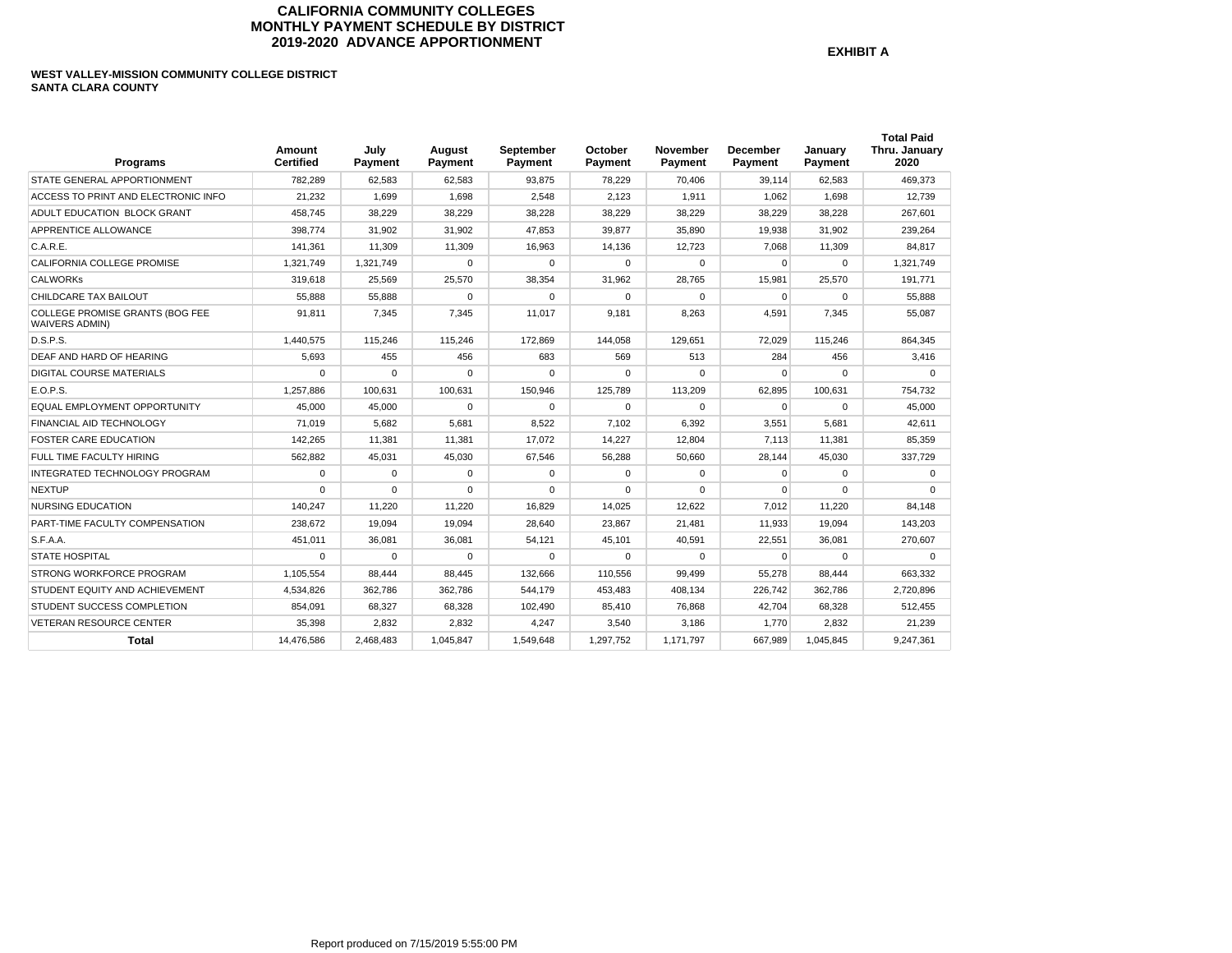# **CALIFORNIA COMMUNITY COLLEGES MONTHLY PAYMENT SCHEDULE BY DISTRICT 2019-2020 ADVANCE APPORTIONMENT**

**EXHIBIT A** 

### **YOSEMITE COMMUNITY COLLEGE DISTRICT STANISLAUS COUNTY**

| Programs                                                 | Amount<br><b>Certified</b> | July<br>Payment | August<br>Payment | September<br>Payment | October<br>Payment | November<br>Payment | December<br>Payment | January<br>Payment | <b>Total Paid</b><br>Thru. January<br>2020 |
|----------------------------------------------------------|----------------------------|-----------------|-------------------|----------------------|--------------------|---------------------|---------------------|--------------------|--------------------------------------------|
| STATE GENERAL APPORTIONMENT                              | 33.174.031                 | 2.653.922       | 2.653.923         | 3,980,884            | 3,317,403          | 2.985.663           | 1.658.701           | 2.653.923          | 19.904.419                                 |
| ACCESS TO PRINT AND ELECTRONIC INFO                      | 21,280                     | 1,702           | 1,703             | 2,553                | 2,128              | 1,916               | 1,064               | 1,702              | 12,768                                     |
| ADULT EDUCATION BLOCK GRANT                              | 4,466,429                  | 372,202         | 372,203           | 372,202              | 372,203            | 372,202             | 372,203             | 372,202            | 2,605,417                                  |
| APPRENTICE ALLOWANCE                                     | 28.486                     | 2,279           | 2,279             | 3,418                | 2,849              | 2,563               | 1.425               | 2,279              | 17,092                                     |
| C.A.R.E.                                                 | 272,180                    | 21,774          | 21,775            | 32,661               | 27,218             | 24,497              | 13,609              | 21,774             | 163,308                                    |
| CALIFORNIA COLLEGE PROMISE                               | 1,145,338                  | 1.145.338       | $\Omega$          | $\Omega$             | $\Omega$           | $\Omega$            | $\Omega$            | $\Omega$           | 1,145,338                                  |
| <b>CALWORKS</b>                                          | 911.655                    | 72,932          | 72,933            | 109.398              | 91.166             | 82,049              | 45.583              | 72,932             | 546,993                                    |
| CHILDCARE TAX BAILOUT                                    | $\Omega$                   | $\Omega$        | $\Omega$          | $\Omega$             | $\Omega$           | $\Omega$            | $\Omega$            | $\Omega$           | $\Omega$                                   |
| COLLEGE PROMISE GRANTS (BOG FEE<br><b>WAIVERS ADMIN)</b> | 258,773                    | 20,702          | 20,702            | 31,052               | 25,878             | 23,289              | 12,939              | 20,702             | 155,264                                    |
| D.S.P.S.                                                 | 1,546,729                  | 123,738         | 123,739           | 185,607              | 154,673            | 139,206             | 77.336              | 123,738            | 928,037                                    |
| DEAF AND HARD OF HEARING                                 | 86,145                     | 6,892           | 6,891             | 10,338               | 8,614              | 7,753               | 4,307               | 6,892              | 51,687                                     |
| <b>DIGITAL COURSE MATERIALS</b>                          | $\Omega$                   | 0               | $\mathbf 0$       | $\Omega$             | 0                  | 0                   | $\mathbf 0$         | 0                  | $\Omega$                                   |
| E.O.P.S.                                                 | 1,854,799                  | 148.384         | 148,384           | 222,576              | 185,480            | 166,932             | 92,739              | 148,384            | 1,112,879                                  |
| EQUAL EMPLOYMENT OPPORTUNITY                             | 45.000                     | 45,000          | $\mathbf 0$       | $\Omega$             | $\Omega$           | $\Omega$            | 0                   | $\Omega$           | 45.000                                     |
| <b>FINANCIAL AID TECHNOLOGY</b>                          | 73.543                     | 5.883           | 5.884             | 8.825                | 7.354              | 6.619               | 3.677               | 5.884              | 44.126                                     |
| <b>FOSTER CARE EDUCATION</b>                             | 114.727                    | 9.178           | 9.178             | 13.768               | 11.472             | 10.326              | 5.736               | 9.178              | 68.836                                     |
| FULL TIME FACULTY HIRING                                 | 736.290                    | 58.903          | 58.903            | 88.355               | 73.629             | 66.266              | 36.815              | 58.903             | 441.774                                    |
| INTEGRATED TECHNOLOGY PROGRAM                            | $\Omega$                   | $\Omega$        | $\mathbf 0$       | $\Omega$             | $\Omega$           | $\Omega$            | $\Omega$            | $\Omega$           | $\Omega$                                   |
| <b>NEXTUP</b>                                            | $\Omega$                   | $\Omega$        | $\Omega$          | $\Omega$             | $\Omega$           | $\Omega$            | $\Omega$            | $\Omega$           | $\Omega$                                   |
| <b>NURSING EDUCATION</b>                                 | 259,620                    | 20,770          | 20,769            | 31,155               | 25,962             | 23,365              | 12,981              | 20,770             | 155,772                                    |
| PART-TIME FACULTY COMPENSATION                           | 341,373                    | 27,310          | 27,310            | 40,964               | 34,138             | 30,723              | 17,069              | 27,310             | 204,824                                    |
| S.F.A.A.                                                 | 813,750                    | 65,100          | 65,100            | 97.650               | 81,375             | 73,238              | 40.687              | 65,100             | 488,250                                    |
| <b>STATE HOSPITAL</b>                                    | $\Omega$                   | $\Omega$        | $\Omega$          | $\Omega$             | $\Omega$           | $\Omega$            | $\Omega$            | $\Omega$           | $\Omega$                                   |
| STRONG WORKFORCE PROGRAM                                 | 1.917.965                  | 153.437         | 153.437           | 230,156              | 191.797            | 172.617             | 95,898              | 153,437            | 1.150.779                                  |
| STUDENT EQUITY AND ACHIEVEMENT                           | 6,687,015                  | 534,961         | 534,961           | 802,442              | 668,702            | 601,831             | 334,351             | 534,961            | 4,012,209                                  |
| STUDENT SUCCESS COMPLETION                               | 2,522,910                  | 201,833         | 201,833           | 302,749              | 252,291            | 227,062             | 126,145             | 201,833            | 1,513,746                                  |
| <b>VETERAN RESOURCE CENTER</b>                           | 35.398                     | 2.832           | 2.832             | 4.247                | 3.540              | 3.186               | 1.770               | 2.832              | 21.239                                     |
| <b>Total</b>                                             | 57,313,436                 | 5,695,072       | 4,504,739         | 6,571,000            | 5,537,872          | 5,021,303           | 2,955,035           | 4,504,736          | 34,789,757                                 |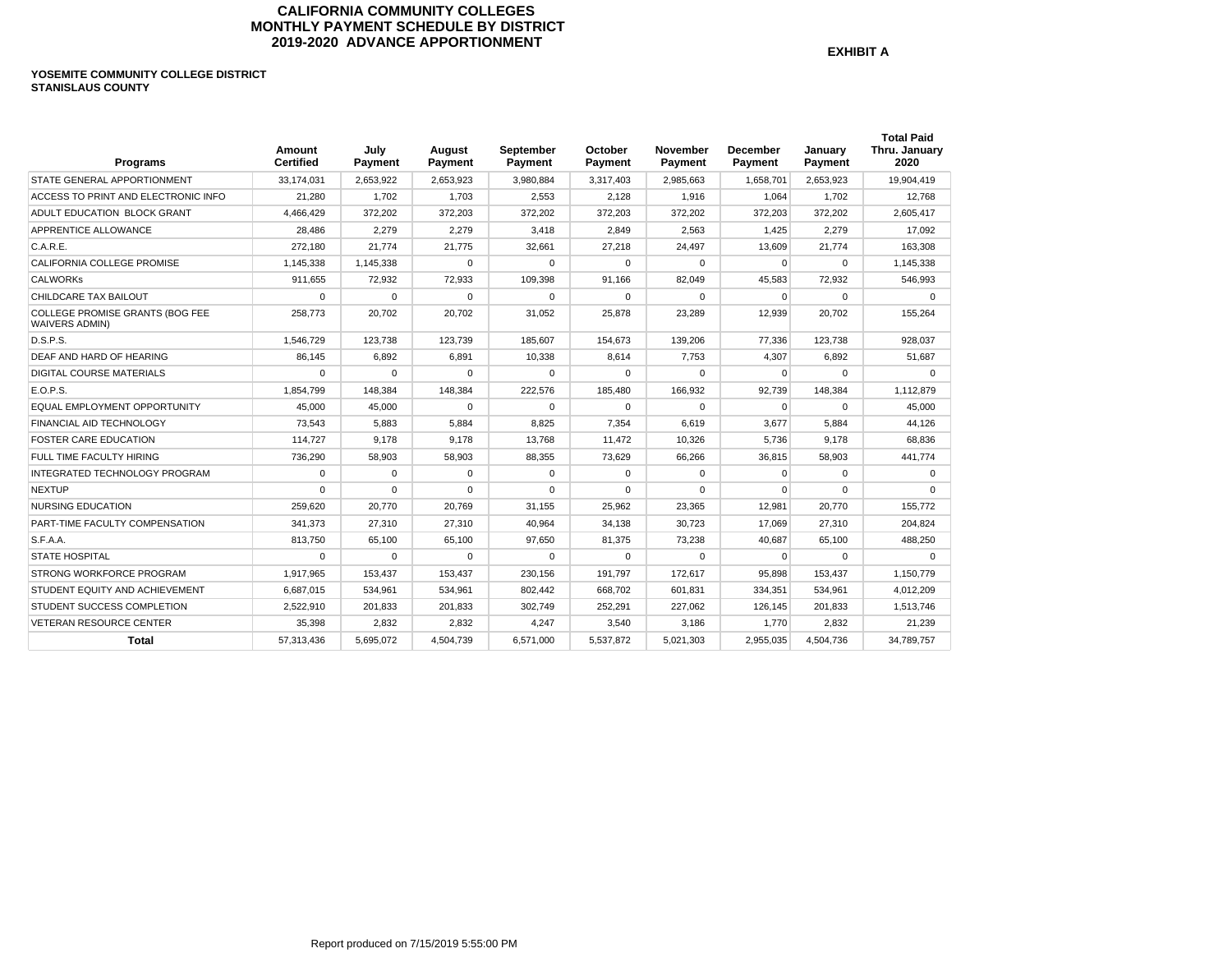## **CALIFORNIA COMMUNITY COLLEGES MONTHLY PAYMENT SCHEDULE BY DISTRICT 2019-2020 ADVANCE APPORTIONMENT**

**EXHIBIT A** 

#### **YUBA COMMUNITY COLLEGE DISTRICT YUBA COUNTY**

| <b>Programs</b>                                          | Amount<br><b>Certified</b> | July<br>Payment | August<br>Payment | September<br>Payment | October<br>Payment | <b>November</b><br>Payment | <b>December</b><br>Payment | January<br>Payment | <b>Total Paid</b><br>Thru. January<br>2020 |
|----------------------------------------------------------|----------------------------|-----------------|-------------------|----------------------|--------------------|----------------------------|----------------------------|--------------------|--------------------------------------------|
| STATE GENERAL APPORTIONMENT                              | 14.495.847                 | 1,159,668       | 1,159,668         | 1,739,501            | 1,449,585          | 1,304,626                  | 724.792                    | 1.159.668          | 8.697.508                                  |
| ACCESS TO PRINT AND ELECTRONIC INFO                      | 20,639                     | 1,651           | 1,651             | 2,477                | 2,064              | 1,857                      | 1.032                      | 1,651              | 12,383                                     |
| ADULT EDUCATION BLOCK GRANT                              | 0                          | $\Omega$        | $\mathbf 0$       | $\Omega$             | $\mathbf 0$        | 0                          | $\mathbf 0$                | 0                  | $\Omega$                                   |
| APPRENTICE ALLOWANCE                                     | $\Omega$                   | $\Omega$        | $\Omega$          | $\Omega$             | $\Omega$           | $\Omega$                   | $\mathbf 0$                | $\mathbf 0$        | $\Omega$                                   |
| C.A.R.E.                                                 | 326.718                    | 26,137          | 26,138            | 39,206               | 32,672             | 29,404                     | 16,336                     | 26,138             | 196.031                                    |
| CALIFORNIA COLLEGE PROMISE                               | 335,225                    | 335,225         | $\Omega$          | $\Omega$             | $\Omega$           | $\Omega$                   | $\Omega$                   | $\Omega$           | 335,225                                    |
| <b>CALWORKS</b>                                          | 521.923                    | 41.754          | 41.754            | 62.630               | 52.193             | 46.973                     | 26.096                     | 41.754             | 313.154                                    |
| CHILDCARE TAX BAILOUT                                    | 0                          | 0               | $\mathbf 0$       | $\Omega$             | $\Omega$           | $\Omega$                   | $\mathbf 0$                | 0                  | $\mathbf 0$                                |
| COLLEGE PROMISE GRANTS (BOG FEE<br><b>WAIVERS ADMIN)</b> | 111,717                    | 8,937           | 8,938             | 13,406               | 11.171             | 10,055                     | 5,586                      | 8,937              | 67,030                                     |
| D.S.P.S.                                                 | 988.026                    | 79.042          | 79.042            | 118.563              | 98.803             | 88.922                     | 49.402                     | 79.042             | 592.816                                    |
| DEAF AND HARD OF HEARING                                 | 93,410                     | 7,473           | 7,473             | 11.209               | 9,341              | 8.407                      | 4.670                      | 7.473              | 56.046                                     |
| <b>DIGITAL COURSE MATERIALS</b>                          | $\Omega$                   | $\Omega$        | $\Omega$          | $\Omega$             | $\Omega$           | $\Omega$                   | $\Omega$                   | $\Omega$           | $\Omega$                                   |
| E.O.P.S.                                                 | 1.600.795                  | 128.064         | 128.063           | 192.096              | 160.079            | 144.072                    | 80.039                     | 128.064            | 960.477                                    |
| <b>EQUAL EMPLOYMENT OPPORTUNITY</b>                      | 45,000                     | 45,000          | $\Omega$          | $\Omega$             | $\Omega$           | $\Omega$                   | $\Omega$                   | $\Omega$           | 45,000                                     |
| FINANCIAL AID TECHNOLOGY                                 | 63.799                     | 5,104           | 5.104             | 7.656                | 6,380              | 5.742                      | 3,189                      | 5,104              | 38,279                                     |
| <b>FOSTER CARE EDUCATION</b>                             | 200,515                    | 16,041          | 16.041            | 24,062               | 20.052             | 18.046                     | 10.026                     | 16,041             | 120,309                                    |
| FULL TIME FACULTY HIRING                                 | 338,733                    | 27,099          | 27,098            | 40.648               | 33.874             | 30.486                     | 16.936                     | 27,099             | 203,240                                    |
| INTEGRATED TECHNOLOGY PROGRAM                            | $\Omega$                   | $\Omega$        | $\Omega$          | 0                    | $\Omega$           | $\Omega$                   | $\mathbf 0$                | $\mathbf 0$        | $\Omega$                                   |
| <b>NEXTUP</b>                                            | $\Omega$                   | $\Omega$        | $\Omega$          | $\Omega$             | $\Omega$           | $\Omega$                   | $\Omega$                   | $\Omega$           | $\Omega$                                   |
| <b>NURSING EDUCATION</b>                                 | 205.878                    | 16.470          | 16.470            | 24.706               | 20.588             | 18.529                     | 10.294                     | 16.470             | 123.527                                    |
| PART-TIME FACULTY COMPENSATION                           | 212,232                    | 16.979          | 16.978            | 25.468               | 21.223             | 19.101                     | 10.612                     | 16.978             | 127.339                                    |
| S.F.A.A.                                                 | 412,486                    | 32,999          | 32,999            | 49.498               | 41.249             | 37,123                     | 20,625                     | 32,999             | 247,492                                    |
| <b>STATE HOSPITAL</b>                                    | $\Omega$                   | $\Omega$        | $\Omega$          | $\Omega$             | $\Omega$           | $\Omega$                   | $\Omega$                   | $\Omega$           | $\Omega$                                   |
| STRONG WORKFORCE PROGRAM                                 | 1.315.630                  | 105.250         | 105.251           | 157,875              | 131.563            | 118,407                    | 65,782                     | 105,250            | 789,378                                    |
| STUDENT EQUITY AND ACHIEVEMENT                           | 3,657,828                  | 292,626         | 292,626           | 438,940              | 365,783            | 329,204                    | 182,892                    | 292,626            | 2,194,697                                  |
| STUDENT SUCCESS COMPLETION                               | 1,589,924                  | 127,194         | 127,194           | 190,791              | 158,992            | 143,093                    | 79,496                     | 127,194            | 953,954                                    |
| <b>VETERAN RESOURCE CENTER</b>                           | 35.398                     | 2,832           | 2.832             | 4.247                | 3.540              | 3.186                      | 1.770                      | 2.832              | 21.239                                     |
| <b>Total</b>                                             | 26,571,723                 | 2,475,545       | 2.095.320         | 3,142,979            | 2,619,152          | 2,357,233                  | 1,309,575                  | 2,095,320          | 16,095,124                                 |